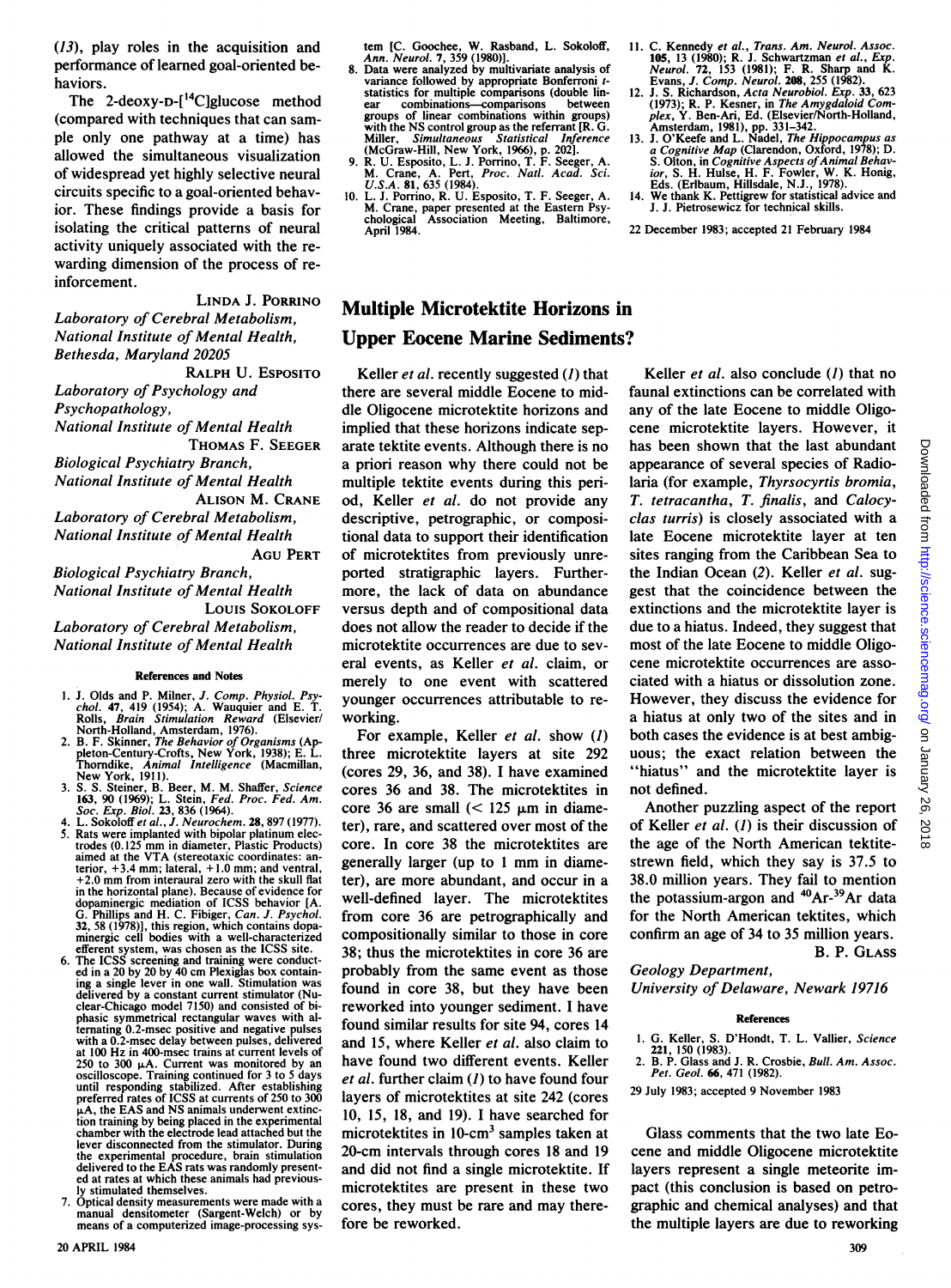of sediments. We maintain that (i) available chemical analyses of microtektites are inconclusive and (ii) it is unlikely that random reworking of sediments produced microtektite layers at coeval stratigraphic horizons in the Pacific, Atlantic, and Indian oceans.

Glass suggests that microtektites from Deep-Sea Drilling Project cores 292-36 and 292-38 are petrographically and chemically similar and concludes that they represent the same event. On the basis of chemical analyses that he sent us (1) (four from core 36-2 and three from core 38-2), there are complete overlaps in MgO,  $Al_2O_3$ ,  $K_2O$ ,  $Na_2O$ , and  $TiO_2$ when plotted against the weight percentage of  $SiO<sub>2</sub>$ . There are differences in FeO and CaO (core 38-2 has lower FeO and higher CaO). Seven analyses, we admit, are not sufficient to permit a statistical comparison, and microprobe analyses are presently being carried out on the microtektites (2).

Glass et al. also observed two separate microtektite layers in piston core RC9-58 and obtained chemical analyses on ten microtektites of each layer (3). They observed overlaps in  $SiO<sub>2</sub>$ , FeO, Na<sub>2</sub>O, and  $TiO<sub>2</sub>$  contents but, as at site 292-38, the lower layer is consistently higher in CaO than the upper layer. Their chemical data also indicate higher MgO and lower  $Al_2O_3$  in the lower layer; the three analyses at site 292-38 are insufficient to permit a comparison of these elements. Glass *et al.* interpreted the two layers in core RC9-58 as one event, although they admit that the evidence strongly suggests two events (3). However, they prefer to explain the two layers as "the result of differential settling in the sediment column due to density differences among the spherules"  $(3, p. A428)$ . It is unlikely, if not physically impossible, that the density difference between microtektites could have resulted in the differential settling of a second layer 25 cm lower in the sediment. Moreover, the entire interval which contains the microtektites at site RC9-58 consists of mixed late-middle to late Eocene sediments (nannofossil zones CP14 and CP15) (4), which indicates sediment mixing by bottom current activity; hence, reworking of sediments would exclude differential settling of microtektites through the sediment column.

We question, however, the appropriateness of using major element oxide chemistry to distinguish microtektite horizons when it has been concluded  $(5, p)$ . 123) that "when careful studies are

 $\label{eq:R1} \begin{array}{ll} \mathbf{k} & \mathbf{k}^2 \mathbf{R} + \mathbf{Q} \mathbf{k} \end{array}$ 

made, including microtektites and rare types of macrotektites, it is seen that the range within one strewn field is often much greater than the range from one strewn field to another." To check this conclusion, we plotted major element oxide values versus  $SiO<sub>2</sub>$  for Australasian and North American microtektites and found almost complete overlap in  $Al_2O_3$ , FeO, Na<sub>2</sub>O, and K<sub>2</sub>O in the SiO<sub>2</sub> range of 62 to 75 percent; the North American microtektites are lower in MgO and CaO than the Australasian microtektites. Further chemical analyses are needed on each microtektite layer to determine whether independent strewn fields are chemically related. However, the stratigraphic position of each microtektite layer in the sediment column will have to be determined by careful age dating based on the use of microfossil analyses.

Our stratigraphic analyses have shown that microtektite layers occur at stratigraphically distinct intervals in the late Eocene in the upper part of the Globigerinatheka semiinvoluta zone (foraminifer zone P15) at about 39.5 to 38.5 million years ago [site 292, core 32-2; site E67- 128 (4, 6)] or, if a hiatus is present, at the G. semiinvoluta-Globorotalia cerroazulensis zone boundary (P15/P16, sites 94, 167, and 216). The hiatus at this interval generally spans the upper part of the G. semiinvoluta zone and most of zone P16, representing less than <sup>1</sup> million years (4, 6). The second late Eocene microtektite layer occurs in the upper part of the G. cerroazulensis zone (P17) at about 38.0 to 37.5 million years ago and is best seen at site 292 [core 36-2 (7)] and Gulf of Mexico site 94 (4). Thus, the microtektite layers occur at stratigraphically distinct horizons which are frequently associated with hiatuses or carbonate dissolution, or both  $(4, 6)$ .

Glass cites the coincidence of the last abundant occurrences of four radiolarian species with the early-late Eocene microtektite layer as evidence of major faunal extinctions. The last abundant occurrences of species, however, are usually associated with major paleoclimatic events or hiatuses (4, 6) and are not extinctions. As discussed above, the microtektite layer frequently coincides with a hiatus, and a general cooling trend occurs throughout the late Eocene and early Oligocene (6). We have quantitatively analyzed Eocene-Oligocene foraminifers from 18 sites in the world ocean and failed to find any evidence of major extinctions except those artificially created at hiatuses (6). Throughout the late Eocene and into the middle Oligocene, the rate of species evolutions and extinctions remains constant at about one to two species evolving or disappearing every 200,000 to 400,000 years. Increases to four to six species extinctions are found at hiatuses (8).

We dated microtektite layers in deepsea sediments at 39.5 to 38.5 million years and 38.0 to 37.5 million years ago, based on paleomagnetic and biostratigraphic correlations (4, 6). These ages appear to conflict with <sup>39</sup>Ar-<sup>40</sup>Ar and potassium-argon data for North American land tektites. Glass maintains that the fission track, potassium-argon, and <sup>39</sup>Ar-<sup>40</sup>Ar ages of the North American tektites found in displaced land sediments provide a more accurate age of 34 to 35 million years (7) for deep-sea microtektites. However, as far as we know, no stratigraphic correlation has ever been made between the North American tektite field and the late Eocene deep-sea microtektite layers. Thus, it is not known whether they represent the same event or events. If they do, the discrepancy in the ages is hard to explain but may be due in part to the use of the old decay constant in dates determined prior to 1977 (9), which makes these dates around 35 million years ago about <sup>1</sup> million years younger. Even without considering the age discrepancy in the use of the decay constants, the older age limits of the fission track ages ranging from 34.5 to 35.5 ( $\pm$ 1.5 to 8.3) million years, potassium-argon ages of 33.7 to 34.5 ( $\pm$ 2.2) million years, and one <sup>39</sup>Ar-4OAr age of 34 million years [no confidence limit  $(7)$ ], are well within the limits of our paleomagnetic age determination.

G. KELLER S. D'HONDT

T. L. VALLIER

U.S. Geological Survey, Menlo Park, California 94025

#### References and Notes

- 
- 1. B. P. Glass, personal communication. 2. By E. Shoemaker, U.S. Geological Survey,
- Flagstaff, Ariz.<br>
3. B. P. Glass, D. L. Dubois, R. Ganapathy, Proc.<br>
Lunar Sci. Conf. 13th (1982), p. A425.<br>
4. G. Keller, S. D'Hondt, T. L. Vallier, Science<br>
5. 21, A. O'Keefe, Developments in Petrology 4,
- 
- Tektites and Their Origin (Elsevier, New York,
- 1976), p. 123. 6. G. Keller, Mar. Micropaleontol. 7, 463 (1983); Palaeogeogr. Palaeoclimatol. Palaeoecol. 43,
- 73 (1983). 7. B. P. Glass and J. R. Crosbie, Bull. Am. Assoc. Pet. Geol. 66, 471 (1982).
- 8. B. Corliss *et al.*, in preparation.<br>9. R. H. Steiger and E. Jaeger, *Earth Planet. Sci.*<br>Lett. 36, 359 (1977).

19 December 1983

310